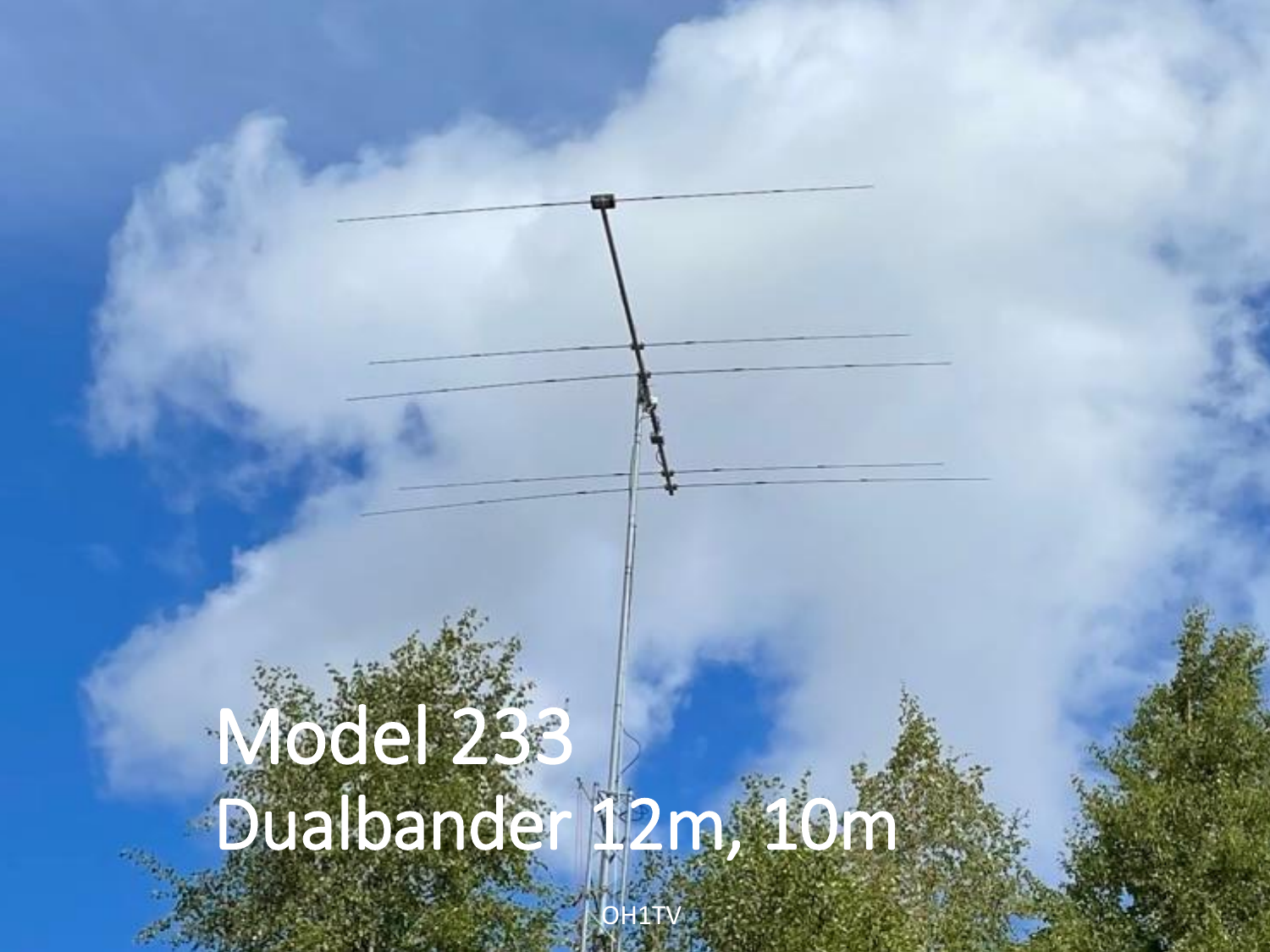# OVF Dualbander, Model 233



- Bands 12m and 10m
- 3 active elements on both bands
- Gain 8.2dBi
- F/B 20dB
- SWR  $< 1.5$
- Boom length 420 cm
	- Max spacing 400cm
- 2 fed elements, the 12m elements
	- Equal length short cables from both driven elements via T-connector to L-match. Opposite cable polarity.
	- One parasitic el on 12m, coil loaded
	- 3 parasitic elements on 10m
- Switched L-match to 50 ohm for both bands
- Instant band change
- Monoband performance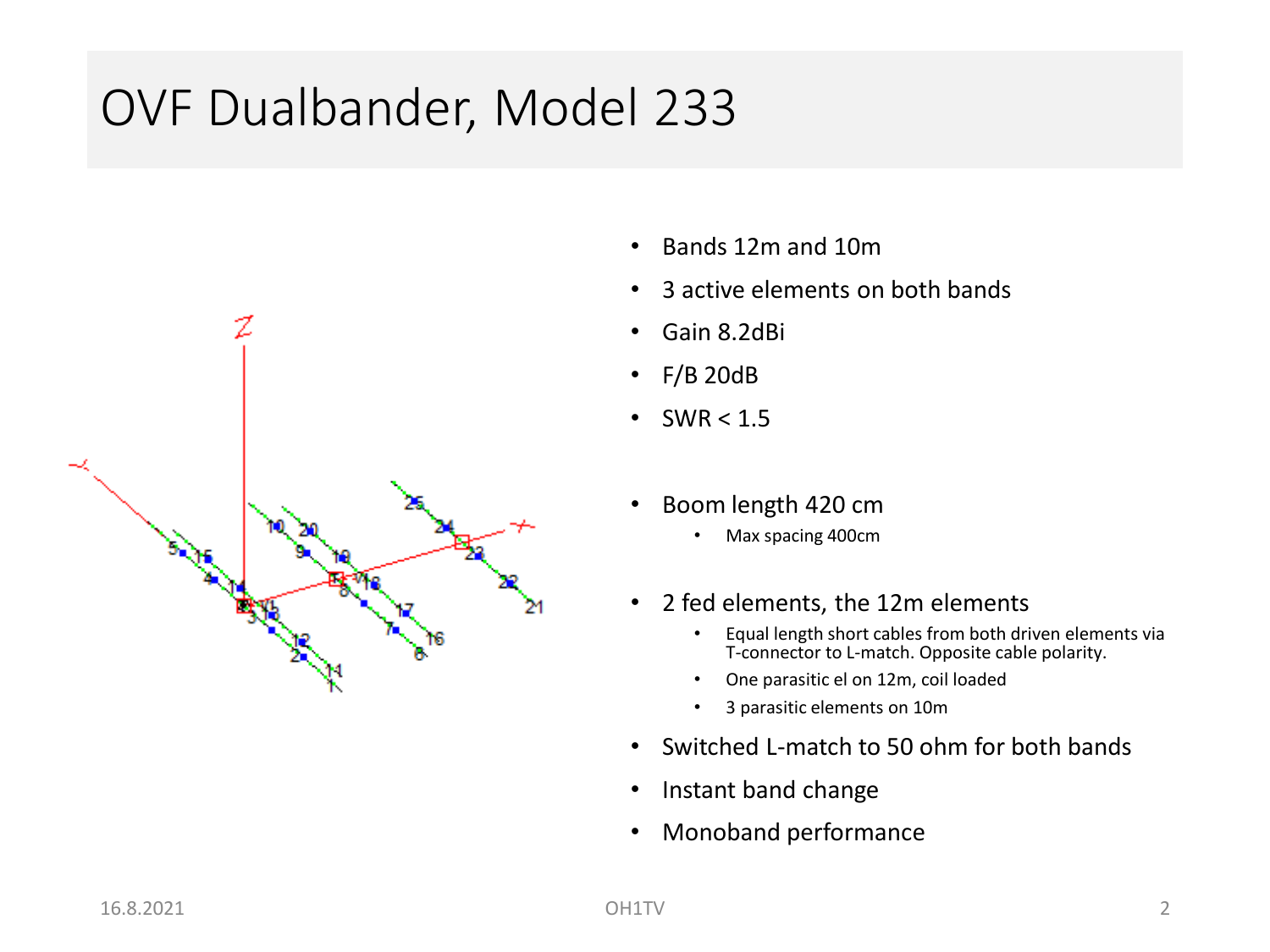#### The concept of Opposite Voltage Feed with short cables



Rear element

#### Front element

K1 and K2 are current baluns. In practice ferrite beads on coax.

T1 and T2 are coax cable along the boom, equal in length, as short as spacing allows.<br>The cables are included in modeling.

L1 and C1 illustate the L-match. Impedance of the antenna itself is not 50 ohm.

Additional parasitic elelements may be added in front of OVF.

Another higher band elements can be fed with open sleeve principle, red elements in the picture.

21.8.2021 OH<sub>1</sub>TV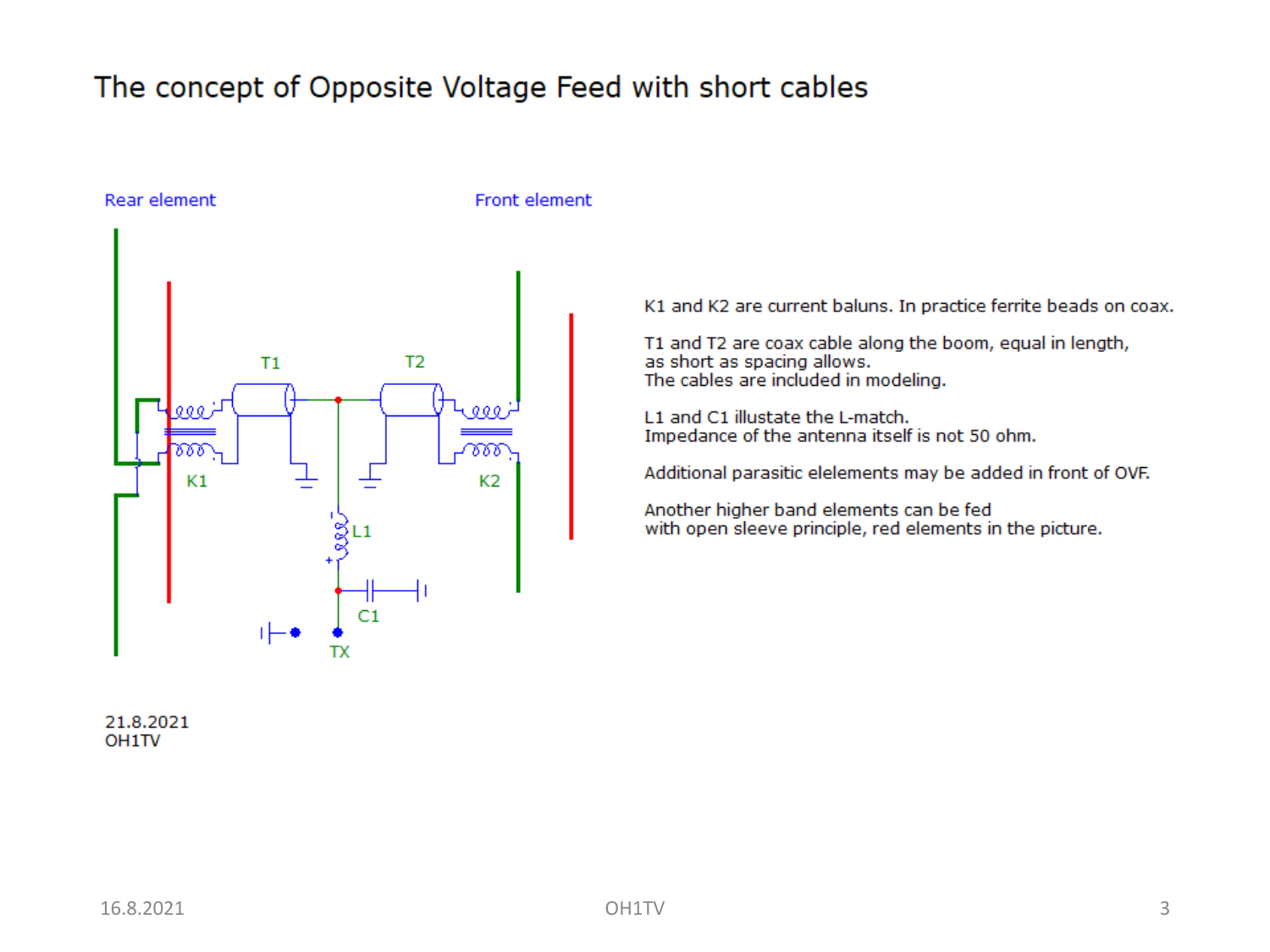# Modeled performance in free space,  $12m$

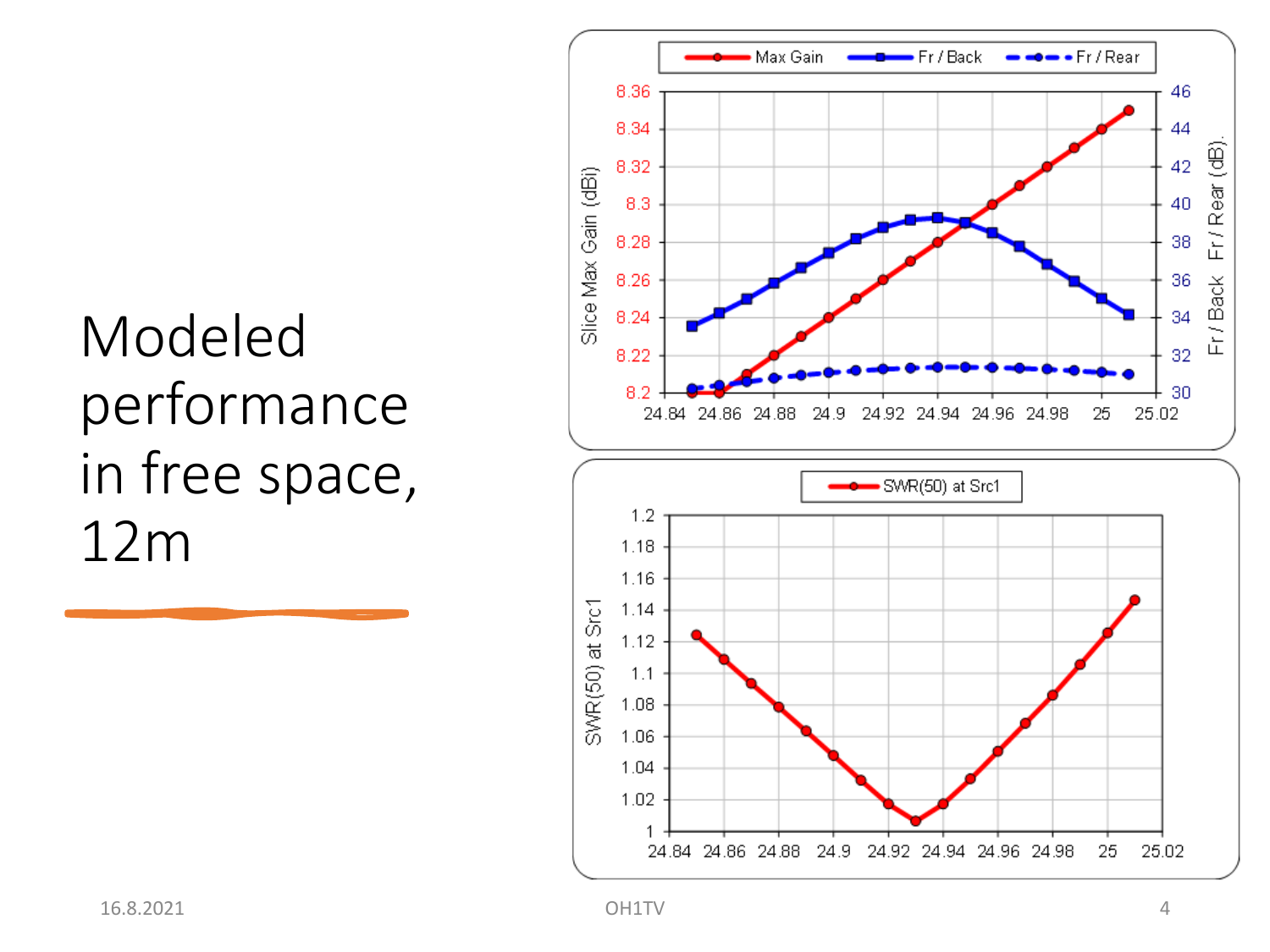# Modeled performance in free space, 10<sub>m</sub>

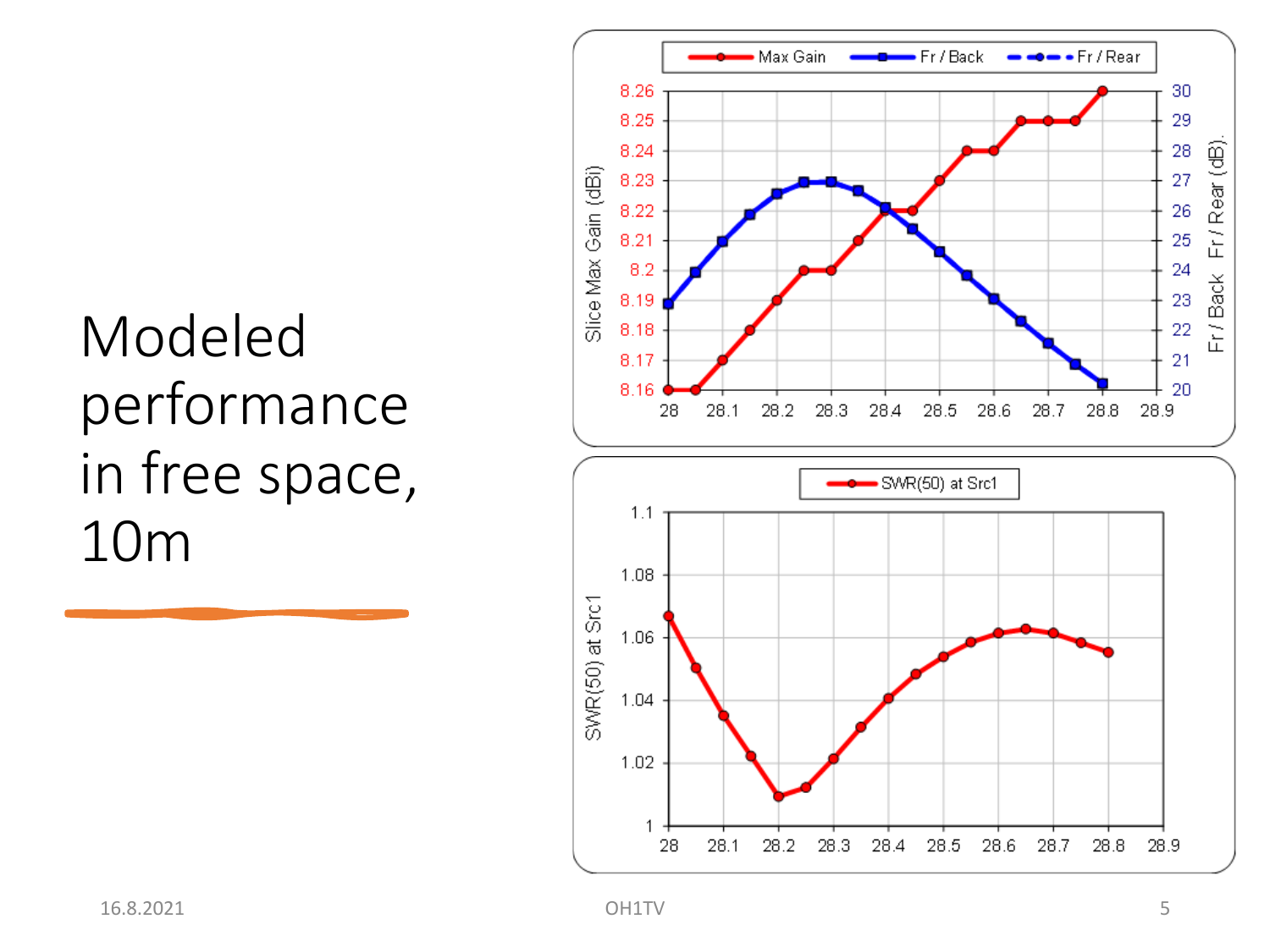## Measured input-impedance @ 12m, SWR=red

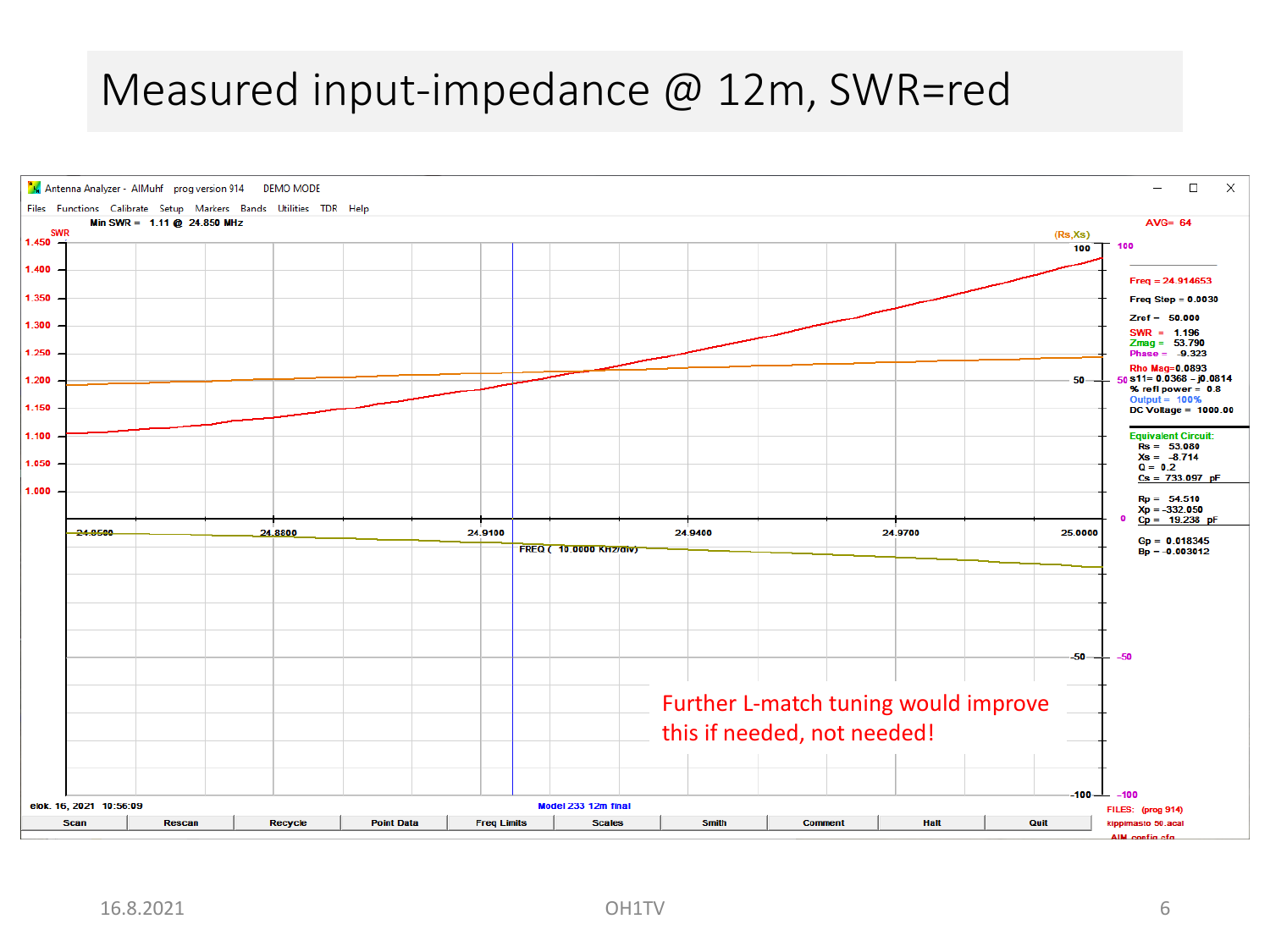### Measured input-impedance @ 10m, SWR=red

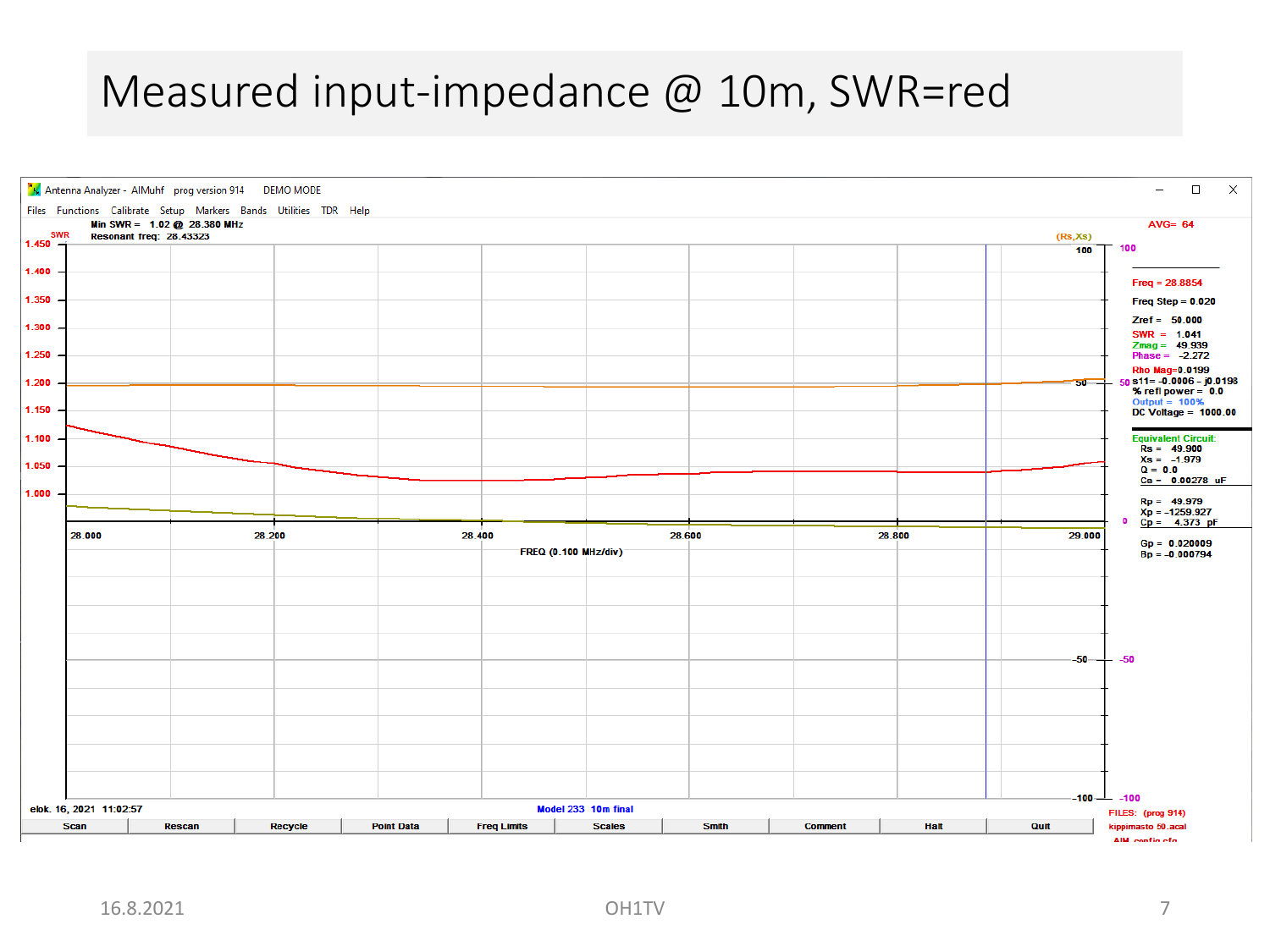# Dimensions

Origo of the coordinates is at the center of 12m rear element.

tube wall thicknesses are: dia 19mm 1.5mm dia 15mm 1mm dia 12mm 1mm

In tuning phase following additions to each dia 12mm tube was done: 12m rear +9mm 12m front + 8mm 10m rear +3mm 10m middle +3mm 10m front +3mm (used also on 12m) These additions are not included in the table on the right.

| End 1     | End <sub>2</sub> |              |                |          |       |        |
|-----------|------------------|--------------|----------------|----------|-------|--------|
| X         | Y                | $\mathsf{Z}$ | $\overline{X}$ | Y        | Z     | Dia    |
| 12m rear  |                  |              |                |          |       |        |
| 0.000     | $-3.105$         | 0.000        | 0.000          | $-1.900$ | 0.000 | 12.000 |
| 0.000     | $-1.900$         | 0.000        | 0.000          | $-0.900$ | 0.000 | 15.000 |
| 0.000     | $-0.900$         | 0.000        | 0.000          | 0.900    | 0.000 | 19.000 |
| 0.000     | 0.900            | 0.000        | 0.000          | 1.900    | 0.000 | 15.000 |
| 0.000     | 1.900            | 0.000        | 0.000          | 3.105    | 0.000 | 12.000 |
|           |                  |              |                |          |       |        |
| 12m front |                  |              |                |          |       |        |
| 1.700     | $-2.827$         | 0.000        | 1.700          | $-1.900$ | 0.000 | 12.000 |
| 1.700     | $-1.900$         | 0.000        | 1.700          | $-0.900$ | 0.000 | 15.000 |
| 1.700     | $-0.900$         | 0.000        | 1.700          | 0.900    | 0.000 | 19.000 |
| 1.700     | 0.900            | 0.000        | 1.700          | 1.900    | 0.000 | 15.000 |
| 1.700     | 1.900            | 0.000        | 1.700          | 2.827    | 0.000 | 12.000 |
|           |                  |              |                |          |       |        |
| 10m rear  |                  |              |                |          |       |        |
| 0.222     | $-2.674$         | 0.000        | 0.222          | $-1.500$ | 0.000 | 12.000 |
| 0.222     | $-1.500$         | 0.000        | 0.222          | $-0.500$ | 0.000 | 15.000 |
| 0.222     | $-0.500$         | 0.000        | 0.222          | 0.500    | 0.000 | 19.000 |
| 0.222     | 0.500            | 0.000        | 0.222          | 1.500    | 0.000 | 15.000 |
| 0.222     | 1.500            | 0.000        | 0.222          | 2.674    | 0.000 | 12.000 |
| 10m mid   |                  |              |                |          |       |        |
| 2.106     | $-2.493$         | 0.000        | 2.106          | $-1.500$ | 0.000 | 12.000 |
| 2.106     | $-1.500$         | 0.000        | 2.106          | $-0.500$ | 0.000 | 15.000 |
| 2.106     | $-0.500$         | 0.000        | 2.106          | 0.500    | 0.000 | 19.000 |
| 2.106     | 0.500            | 0.000        | 2.106          | 1.500    | 0.000 | 15.000 |
| 2.106     | 1.500            | 0.000        | 2.106          | 2.493    | 0.000 | 12.000 |
| 10m front |                  |              |                |          |       |        |
| 4.000     | $-2.311$         | 0.000        | 4.000          | $-1.500$ | 0.000 | 12.000 |
| 4.000     | $-1.500$         | 0.000        | 4.000          | $-0.500$ | 0.000 | 15.000 |
| 4.000     | $-0.500$         | 0.000        | 4.000          | 0.500    | 0.000 | 19.000 |
| 4.000     | 0.500            | 0.000        | 4.000          | 1.500    | 0.000 | 15.000 |
| 4.000     | 1.500            | 0.000        | 4.000          | 2.311    | 0.000 | 12.000 |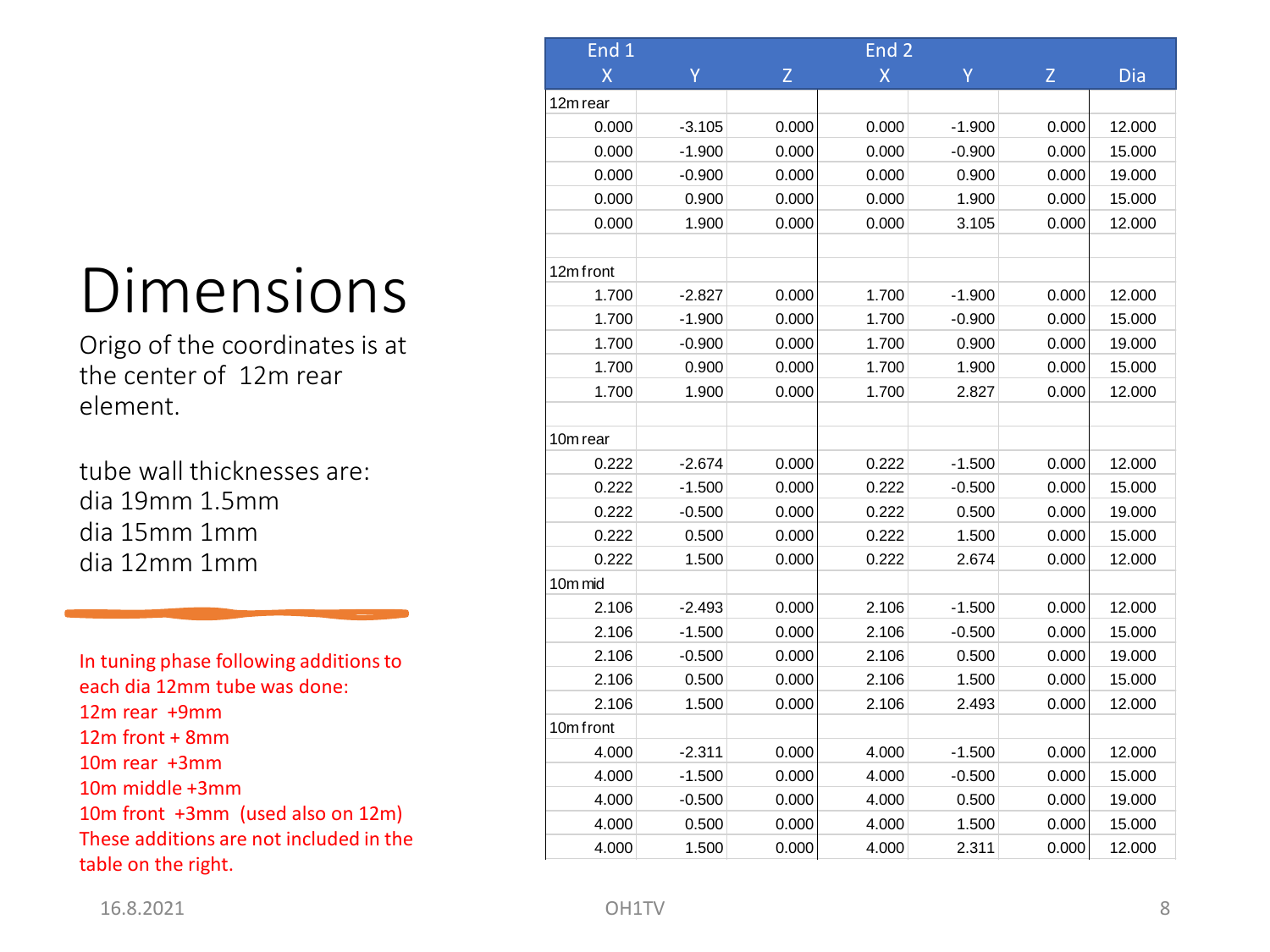# Front element, 12m coil and 10m shorting relay

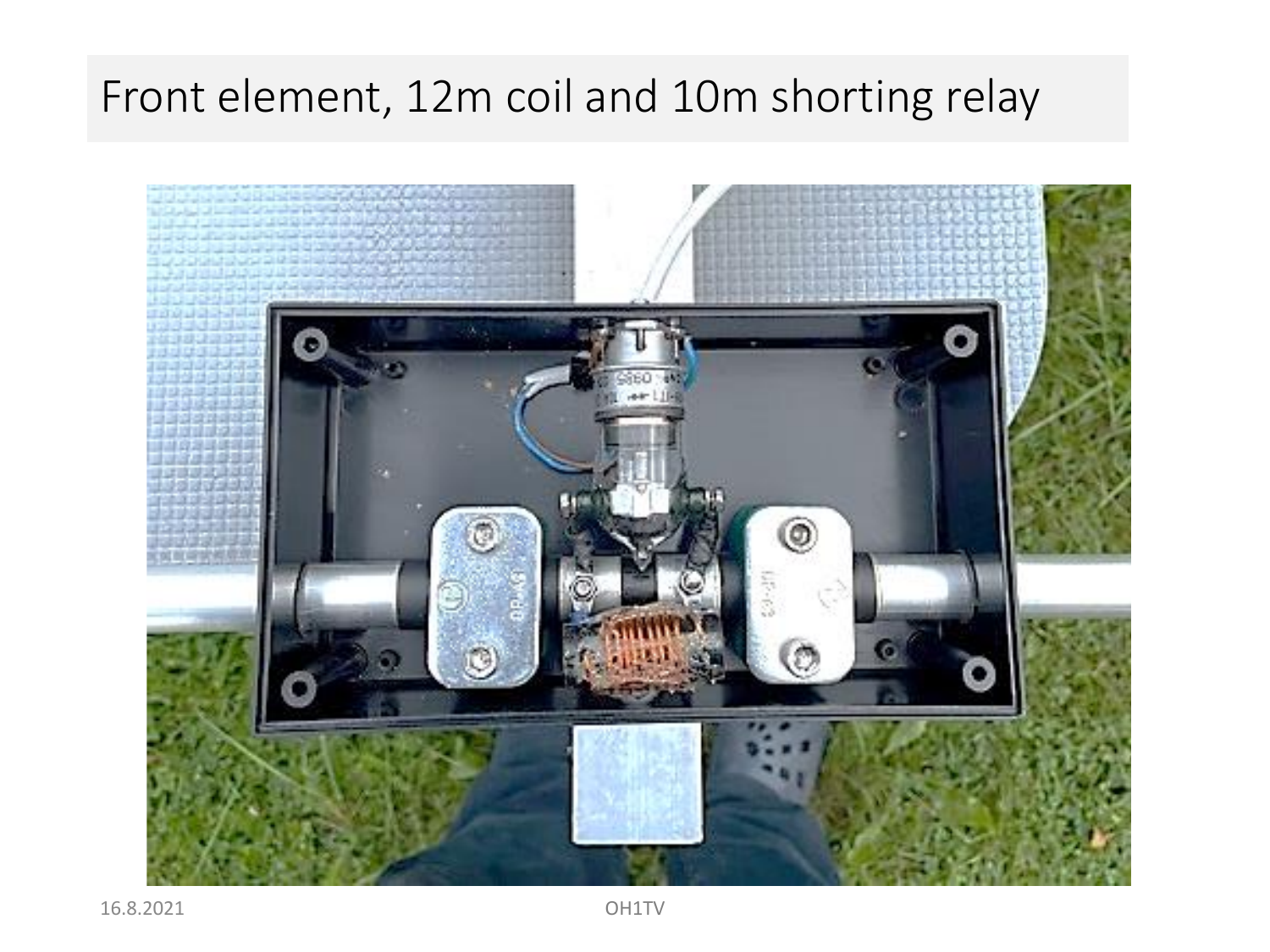## Tuning the elements



- The following procedure was used to align the elements: Impedance at the summing point, without the L-matchbox, was measured with network analyzer. It was compared to the modeled impedance response of the same at 16m height (on the left). The reactive component of the impedance was a good marker in that.
- All elements were a bit short in the model. Corrections are shown on the Dimensions page. The differences are based on boom influence and segmentation error in the model, which both lead to more length, in this case 0.2-0.3%
- The L-match networks were designed based on these measurement results. Their purpose is to produce the conjugate impedance of the measured impedance on the band center frequency, when TX port terminated to a good 50 ohm resistance.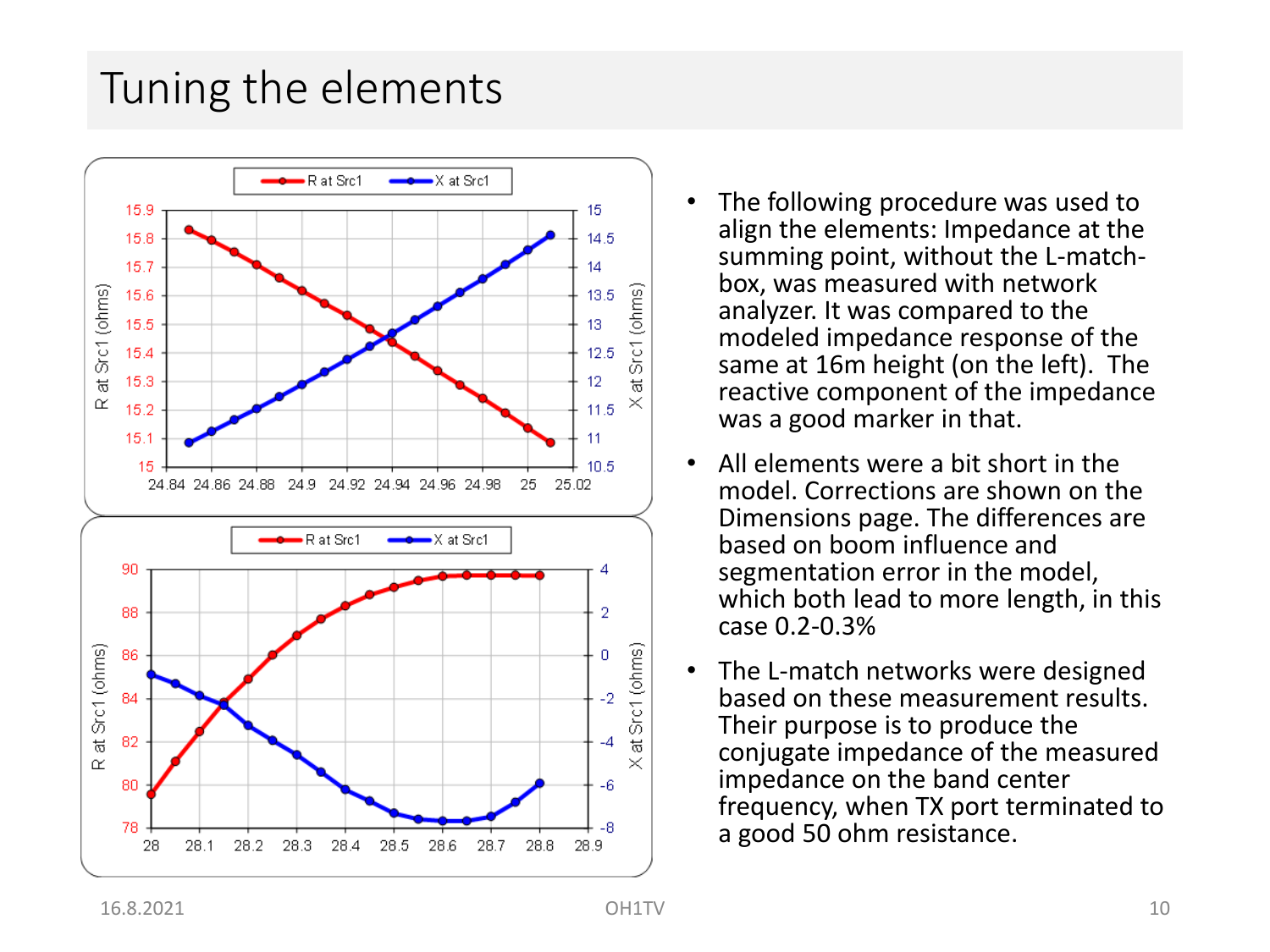#### L-match for Model 233 - 12 10



Conjugate impedances based on built antenna = tuning targets for the L-match, when TX-end terminated to 50 ohm.

12m: 14.44 - j 13.0 ohm @ 24930kHz 10m: 74.3 + j 8.3 ohm @ 28300kHz

12.8.2021 OH<sub>1</sub>TV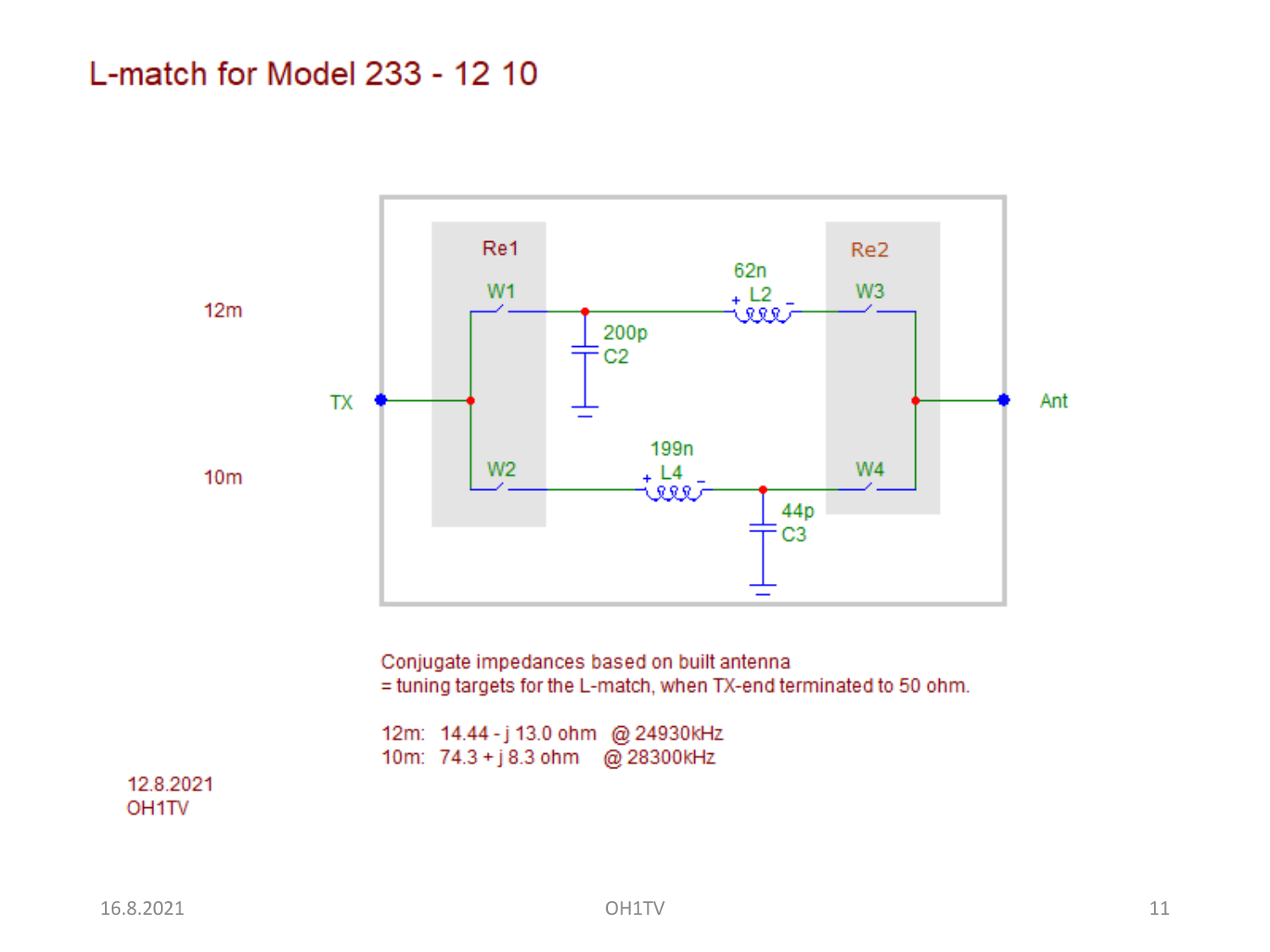# L -match

- The box is 120x120mm
- 2 relays SPDT 250V 16A
	- 12V coils in series for 24V
- Capacitors Russian
	- 2x100pF
	- 2x22pF
	- 10m coil 3 turns 1.5mm wire dia 18mm
	- 12m coil 2x1mm straight wire abt 70mm long
- Aligned to conjugate impedance of the antenna, 50 ohm termination at the TX port.

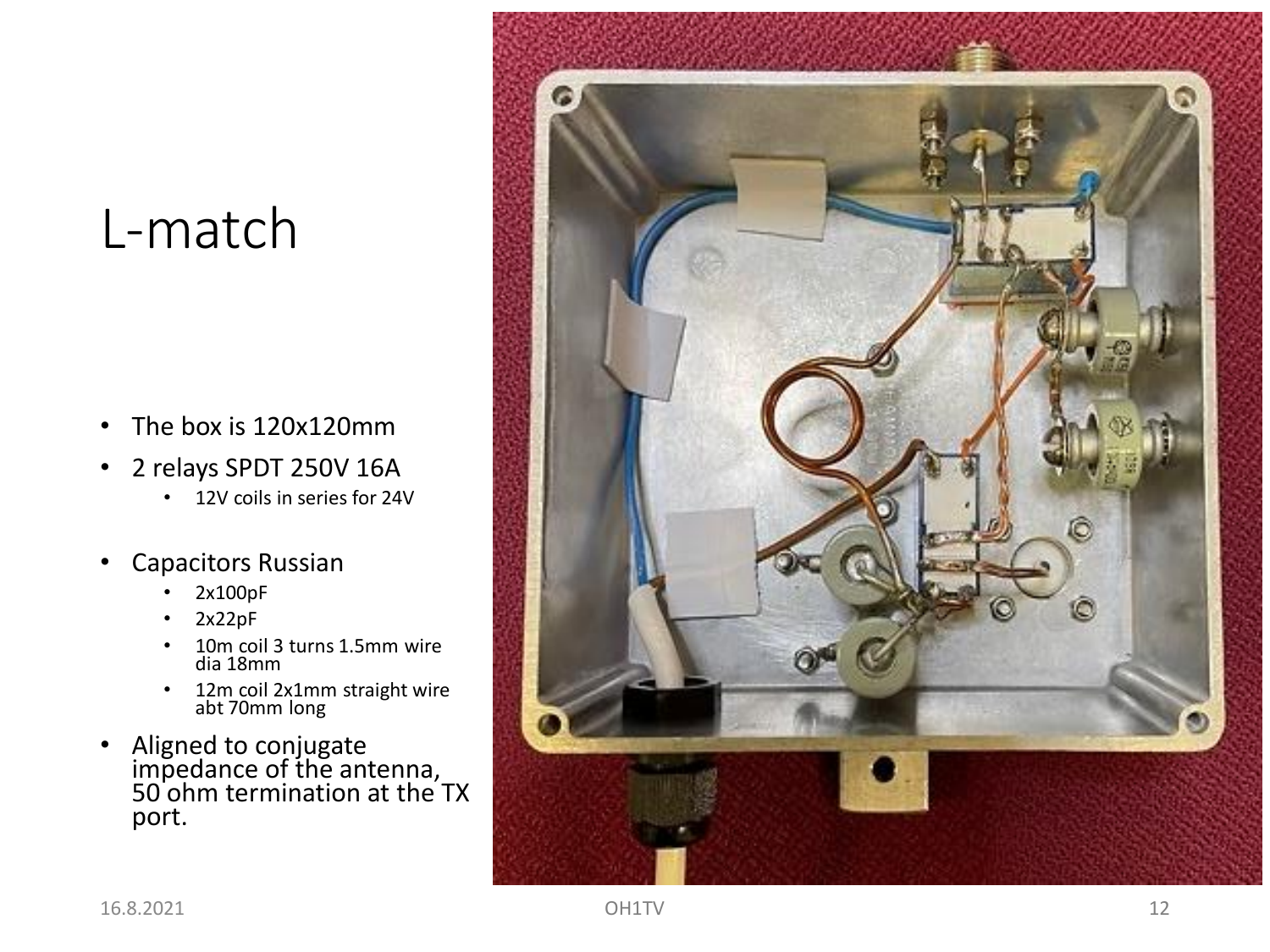# L-match installation



A - A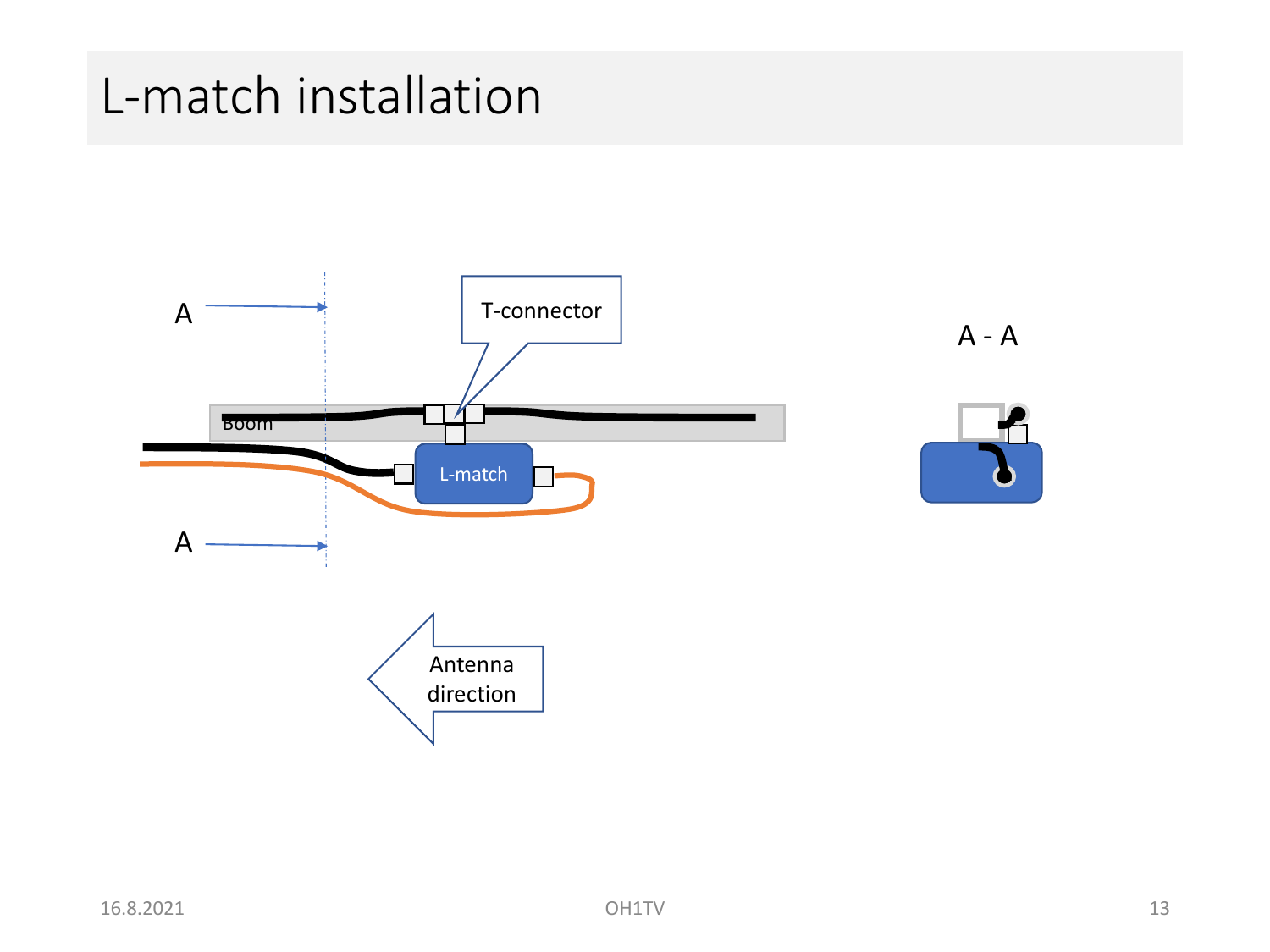# Construction

- For the boom square 40x40mm aluminum tube was used, 420cm long.
- Elements were installed on 120x80x5mm aluminum plates, using two Stauff clamps/element, see drawing.
- Element center isolators were made from dia 20mm POM plastics, see drawing.
- The front element is coil loaded on 12m. It is full size on 10m. Russian V1V relay is used to short the coil on 10m.
- Opposite Voltage Feed here means that the two full size elements on 12m are fed. Between the elements there is a T-connector to which two short cables come from those elements. Cable polarity is opposite on those elements. Current balun is added to both elements, see cable drawing.
- The joints of telescopic elements are made as follows: Joints are made tight by adding thin aluminum plate around the inner tube. Two Pop rivets are used to lock the joint. Then the joint is covered with heat-shrink tubing. (with glue). The lengths were made 0.5% over size by extending the dia 12mm sections and then shortened by cutting in the tuning phase.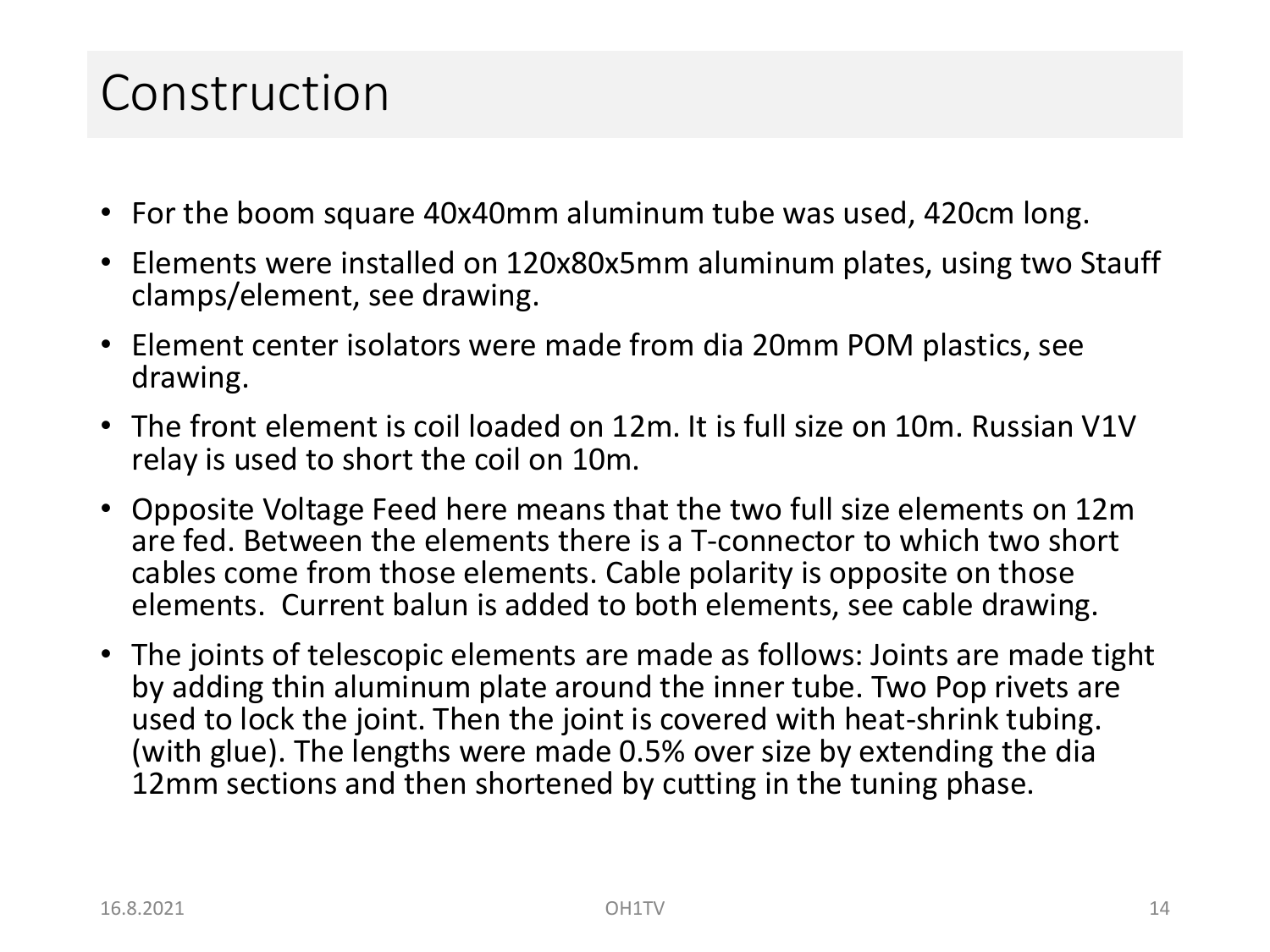# Some components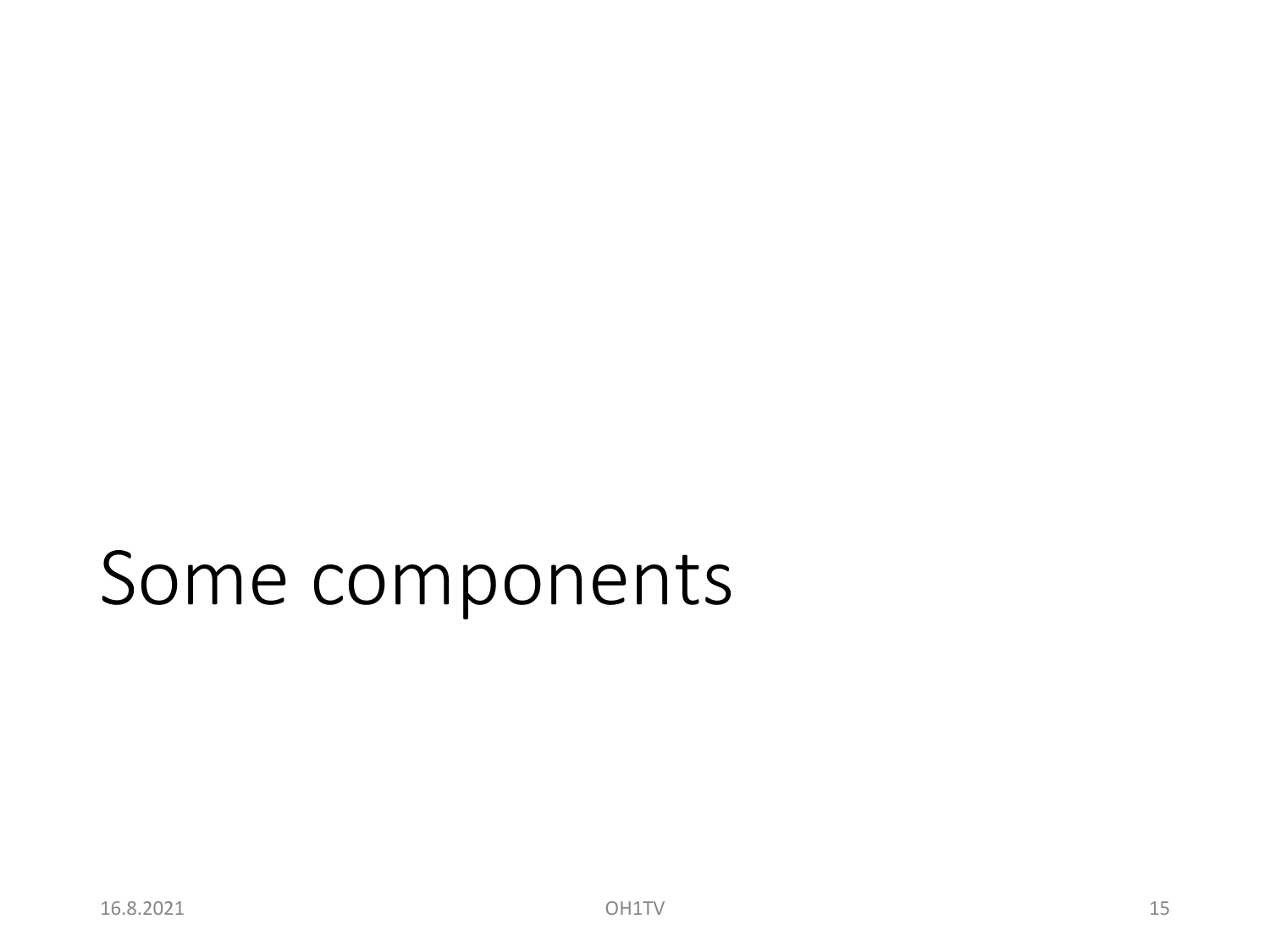## Element (dia 19mm) to boom mounting bracket 5 pcs needed



Material: Aluminum 80x120 x5, I-profile

Screws for Stauffs 4pcs M6x60 Bracket to boom 2pcs M6x 70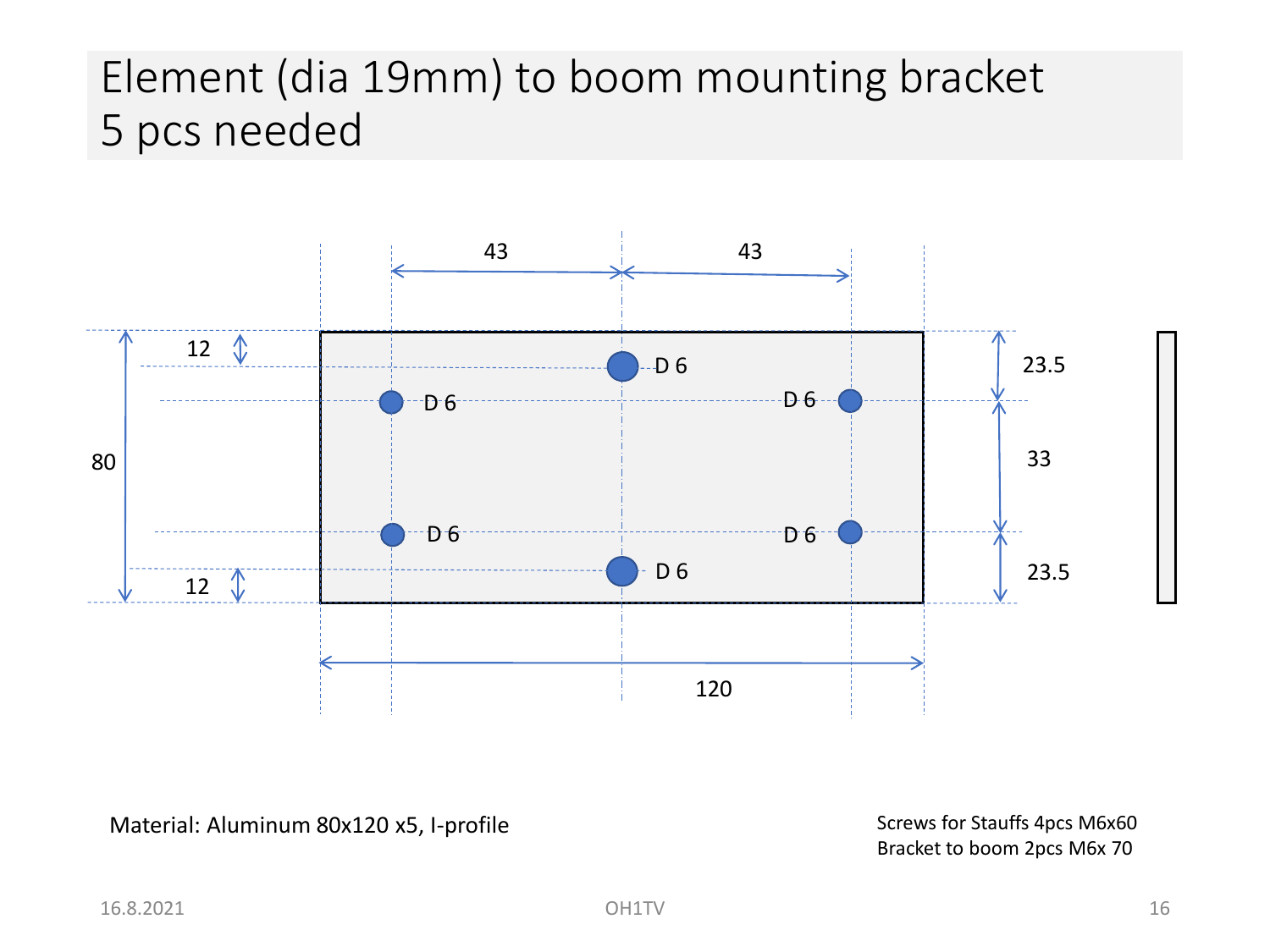### Element center isolator for 19mmm tube, 3 pcs needed



#### Material dia 20mm POM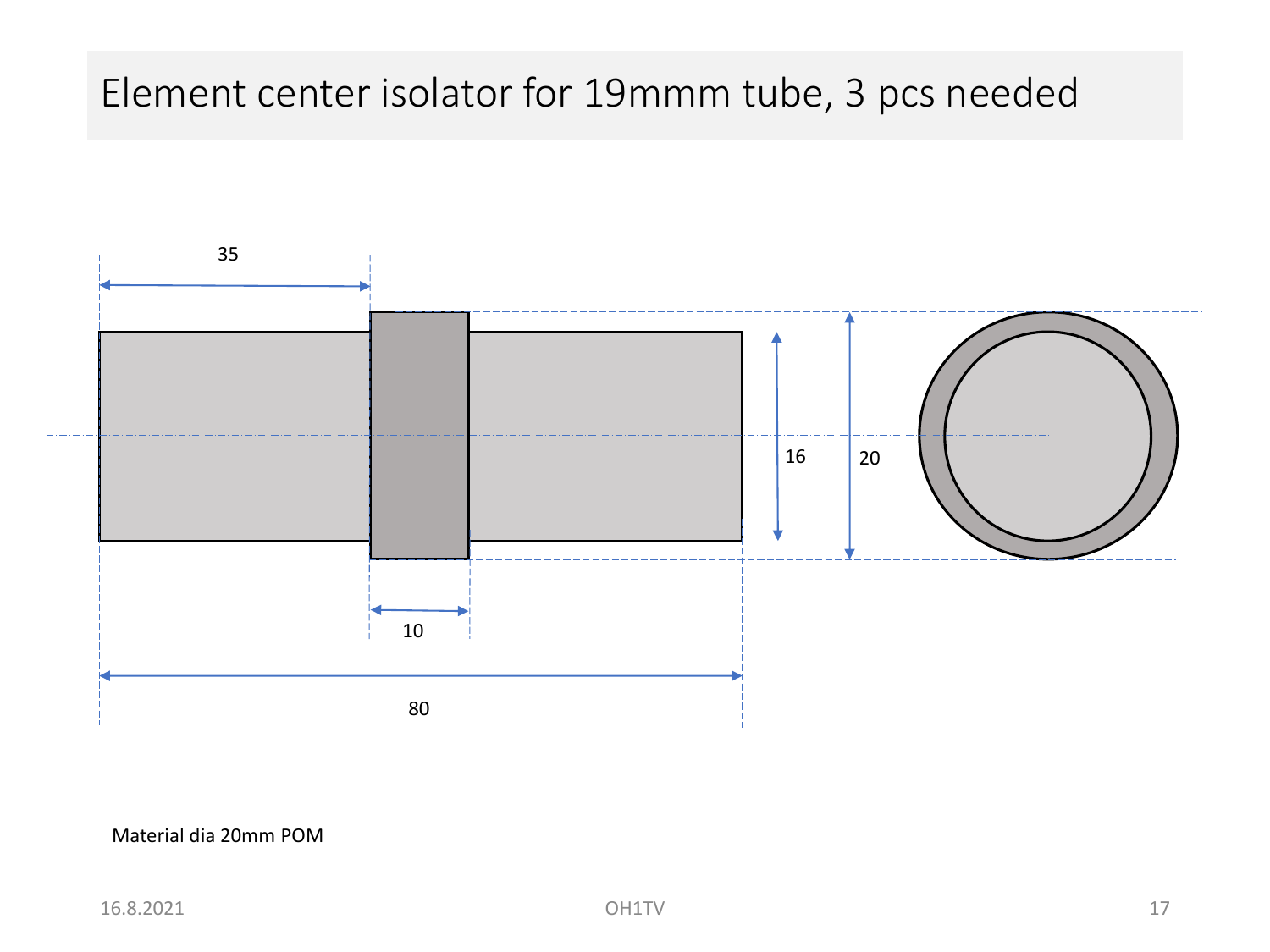# Coil for the front element on 12m,





- Inductance value is 0.94uH
- 1.5mm emaled cu wire on dia 16.4mm POM form
	- 0.94uH = 10 turns, 28mm long, L=40mm POM
	- Q=abt 400

Number of turns is not correct in the picture  $\rightarrow$ 



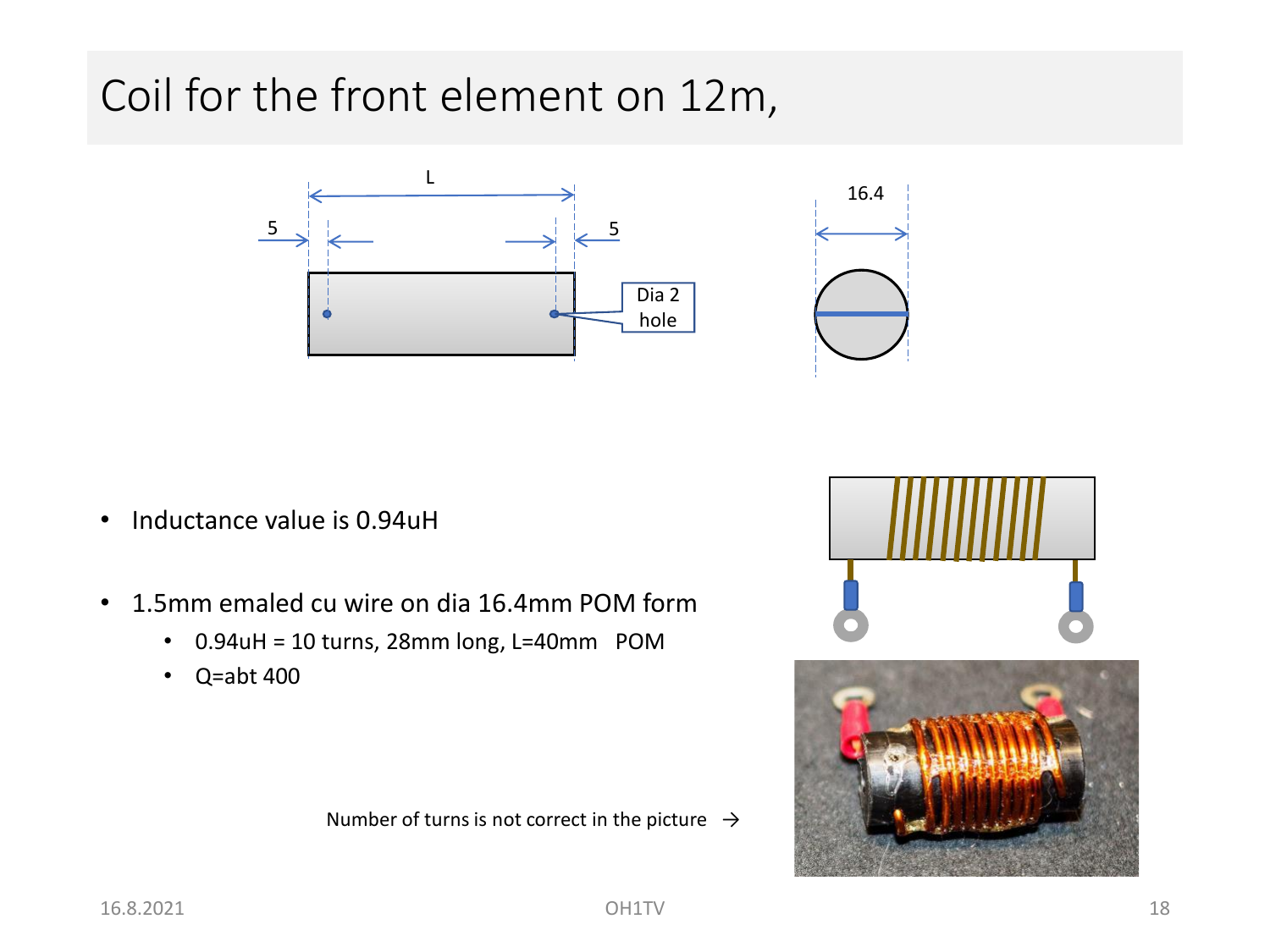## Cable to relay at front element, 2 pcs needed



Shield of RG58 is used as cable here. It is thick and flexible Cable lugs are just crimped, no soldering needed Align lugs in 90 degree angle on the cable Cable shall be covered with self vulcanizing tape > Relay loop total inductance is 50nH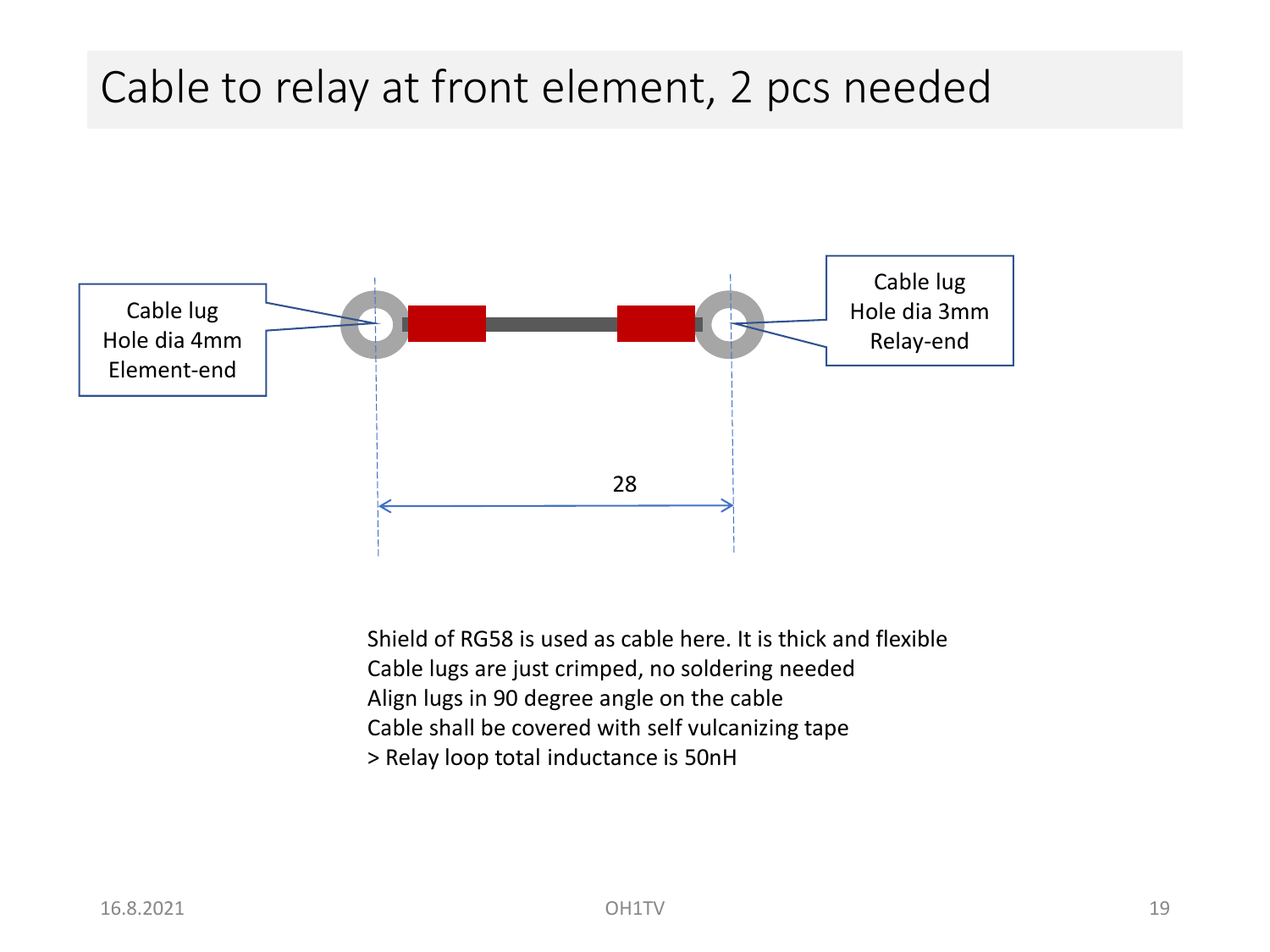## Feed cables for 12m elements, 2pcs